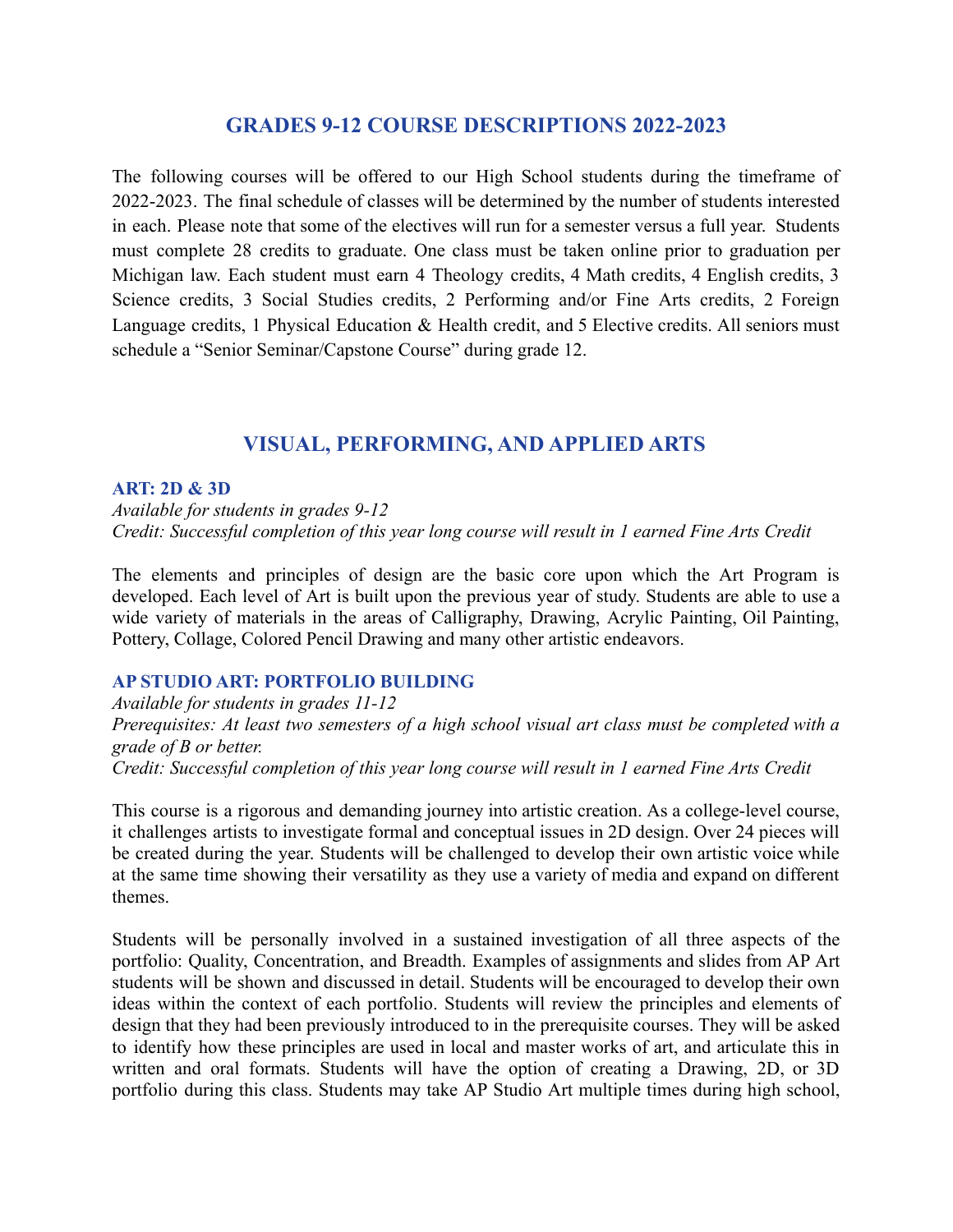providing the portfolio choice is not the same as the previous year.

# **GRAPHIC DESIGN**

*Available for students in grades 9-12 Credit: Successful completion of this year long course will result in 1 Fine Arts credit*

In this Graphic Design class, high school students learn the principles of great design and typography from a design industry professional while using professional-grade Adobe design software to create digital drawings, logos, advertisements, magazine layouts, and more. Students complete the week by creating a digital portfolio to showcase their work. No prior art or design experience is necessary for this program. No previous experience with graphic design or specific design applications is required.

### **BAND: MARCHING AND CONCERT PERFORMANCE**

*Available for students in grades 9-12 Credit: Successful completion of this year long course will result in 1 Fine Arts credit*

High School Band is a performance oriented ensemble that participates in a myriad of settings. These may change yearly, but performance opportunities generally include: marching in parades, executing drill and design at football games, performing at Michigan School Band and Orchestra Association Festivals, performing at school concerts (Christmas and Spring), school events (Class Night, Baccalaureate Mass, Graduation). In addition to the large ensemble performances, individual students may also perform or participate in Michigan School Band & Orchestra Association Solo and Ensemble Festival, Mass, pep bands, All-Star Band, Lake Michigan Youth Orchestra, and other city or religious services or celebrations.

### **CHOIR**

*Available for students in grades 6-12 Credit: Successful completion of this semester long course will result in 0.5 earned high school Fine Art credit*

Students will study choral music from various periods of musical history, as well as concentrate on the fundamentals of music and developing musicianship skills. Emphasis is placed upon the development of the individual voice and the choral sound. Students are encouraged to participate in solo and small ensemble singing opportunities. Students will participate in the Christmas and Spring Concert performances.

# **ENGLISH LANGUAGE ARTS**

### **FOUNDATIONS OF THE ENGLISH LANGUAGE**

*Required for grade 9 Credit: Successful completion of this year long course will result in 1 earned high school English credit*

Freshman English focuses on building independence and fluency in reading and writing. The course will focus on these questions: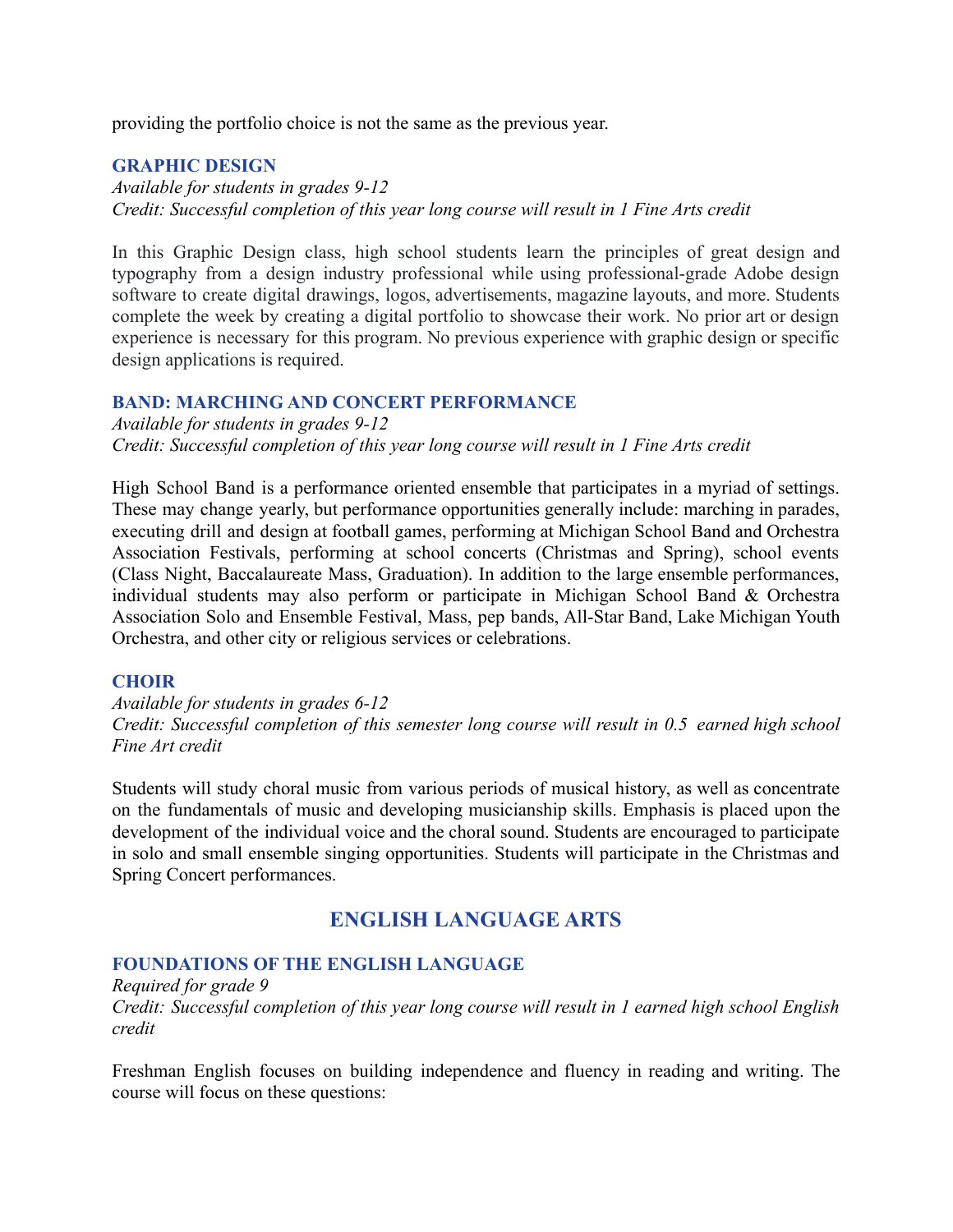- What makes a classic? Why do we teach them?
- How do we classify literature?
- How can we use mentor texts to develop our own writing?

During the year, students will explore and analyze literature through all eras and genres. Example texts include *Romeo and Juliet*, *The Odyssey, To Kill a Mockingbird,* and *Of Mice and Men.*

# **AMERICAN LITERATURE & COMPOSITION**

*Required for Grade 10/or AP Equivalent*

*Credit: Successful completion of this year long course will result in 1 earned high school English credit*

The goal for American Literature & Composition is to continue to build a solid foundation of knowledge, skills, and strategies using America's great writers and speakers as an anchor. Through the study of the words of the founding fathers, students will learn the basics of argument and rhetoric. Through the Romantics, such as Poe, Melville, and Irving, students will learn how to captivate an audience. Through the works of the Harlem Renaissance, students will begin to explore the depth and breadth of the human experience. This course in American Literature concludes with the post-war era with selections from Arthur Miller, Randall Jarrell, and Sylvia Plath. This course will also focus on writing.

## **BRITISH LITERATURE & COMPOSITION**

*Required for Grade 11 unless in AP English course, dual enrollment, or special circumstance Credit: Successful completion of this year long course will result in 1 earned high school English credit*

British Literature & Composition is a survey course of major authors, trends, and genres of British Literature. Special emphasis is given to analytical writing and the writing process. Students' papers will incorporate research skills and proper documentation of credible, academic sources which will include both electronic and printed material. Grammar and usage skills will be reviewed as needed and incorporated into the writing process; vocabulary skills will be stressed through the use of vocab.com. Students will focus on an in-depth analysis of at least five to six major works including: *Beowulf, The Canterbury Tales, Macbeth, A Tale of Two Cities, Frankenstein;* and any of the following: *Brave New World, Lord of the Flies, Wuthering Heights, Pride and Prejudice.*

### **WORLD LITERATURE & COMPOSITION**

*Required for Grade 12 unless in AP English course, dual enrollment, or other special circumstance*

*Credit: Successful completion of this year long course will result in 1 earned high school English credit*

The goal for English Language Arts 12 is to continue and expand upon the concepts learned in English 9-11 and prepare each student for college or careers using contemporary and classic world literature as an anchor. The course will focus heavily on writing, specifically the final Capstone project from the Diocese, as well as a variety of shorter pieces.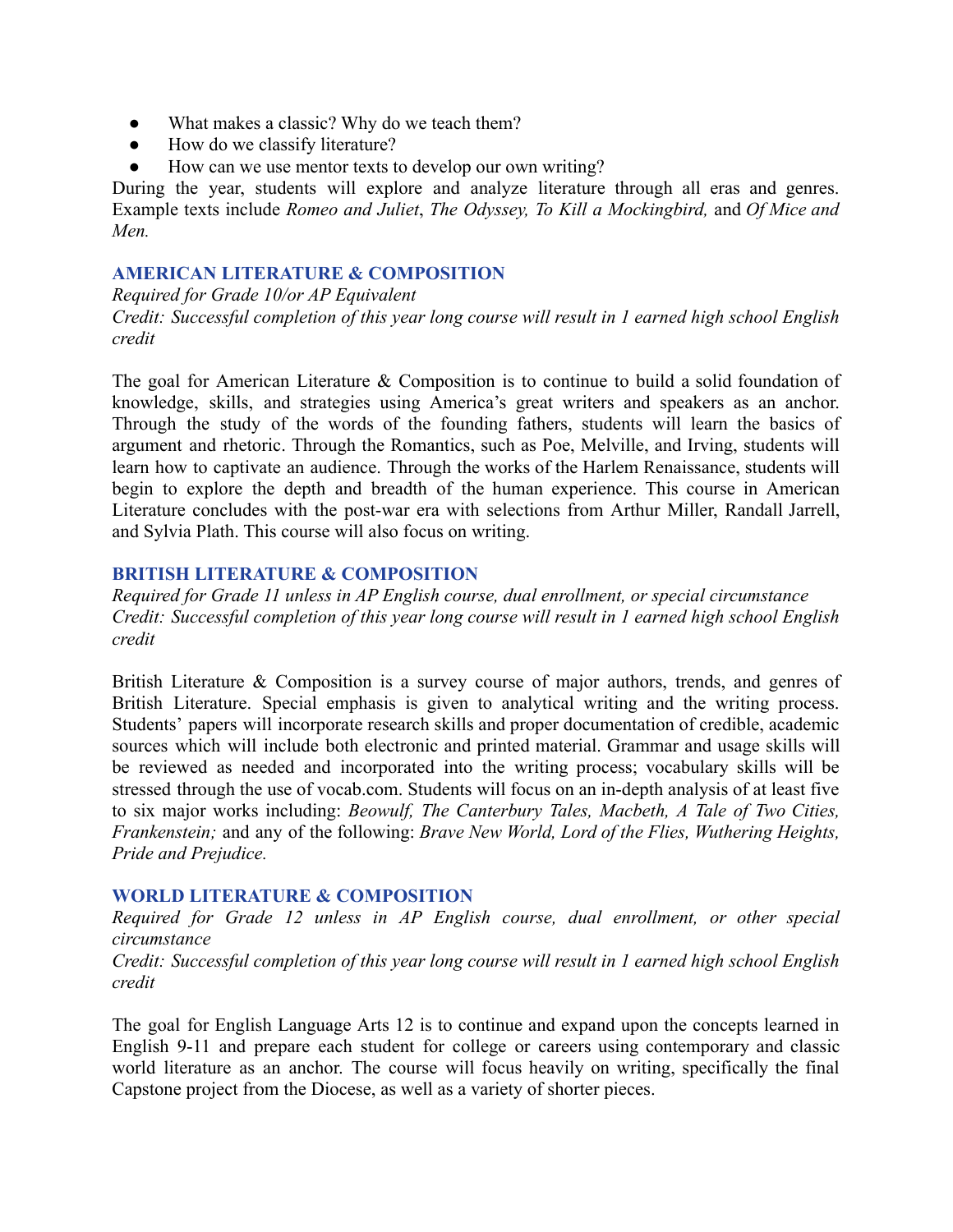# **AP LANGUAGE AND COMPOSITION**

*Available to students in grades 11-12 unless special permission is granted Prerequisites: Successful completion of English 9, 10, (potentially 11) preferably with "B" or better, or instructor approval Credit: Successful completion of this year long course will result in 1 earned high school English credit*

The AP English Language and Composition course aligns to an introductory college-level rhetoric and writing curriculum, which requires students to develop evidence-based analytic and argumentative essays that proceed through several stages or drafts. Students evaluate, synthesize, and cite research to support their arguments. Throughout the course, students develop a personal style by making appropriate grammatical choices. Additionally, students read and analyze the rhetorical elements and their effects in non-fiction texts, including graphic images as forms of text, from many disciplines and historical periods.

# **AP LITERATURE AND COMPOSITION**

*Available to students in grades 11-12 unless special permission is granted Prerequisites: Successful completion of English 9, 10, (potentially 11) preferably with "B" or better, or instructor approval Credit: Successful completion of this year long course will result in 1 earned high school English*

*credit*

The AP English Literature and Composition course aligns to an introductory college-level course sequenced to follow AP English Language and Composition and calls for rich, high-level thinking. Students will engage in critical readings from works that range from the sixteenth century through the twenty-first century. This course will broaden human understanding about the world around us and help to sharpen awareness of language as well as understanding of the writer's craft. Students will refine their writing skills and be taught the four critical elements of analysis: identify the section of prose or poetry; identify the literary device being discussed; incorporate evidence from the text; and include commentary that clearly and insightfully explains how the evidence works to illustrate the author's purpose. Students can expect to engage in the reading of short stories, poetry--including epic poems, sonnets, and drama--to include a Shakespearean tragedy and novels. Students can expect many hours of homework each week.

### **YEARBOOK**

### *Available for students in grades 9-12*

*Credit: Successful completion of this year long course will result in 1 earned high school Elective credit*

In this class, students will complete a myriad of tasks to create a quality yearbook that reflects the pictorial history of the activities for the present school year. Students will learn appropriate communication skills. In addition to other tasks, students will learn to develop a theme, design the cover, create end sheets and a title page that reflect the theme, create master designs for each section, create a workable ladder, set-up type specs and graphic elements for each section, determine story and photo ideas and assignments, "shoot the shot," organize the sale and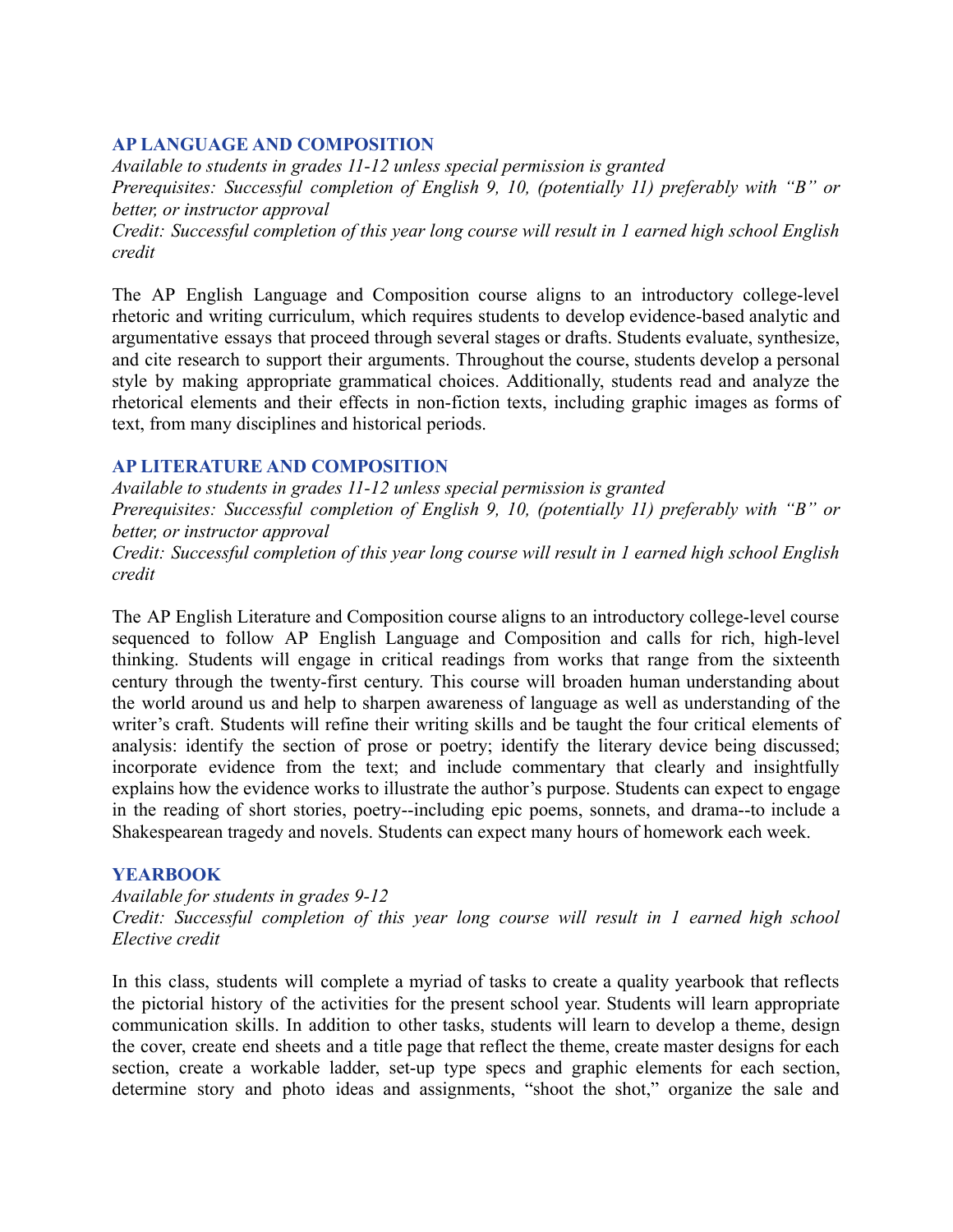distribution of the yearbook, sell advertising, finalize completed computer pages, establish and meet publication deadlines, and edit pages.

# **WORLD LANGUAGES**

### **FRENCH I**

*Available to students in grades 8-12 Credit: Successful completion of this year long course will result in 1 high school Foreign Language credit*

This course introduces the students to elementary French conversation and being able to express themselves in everyday situations. This course addresses basic elementary grammar, the reading of simple French stories, beginning French composition, authentic listening activities and the culture of French speaking locations and people. Main conversation topics include: introducing oneself, talking about food, family, interests and different actions in the present and past tenses.

### **FRENCH II**

*Available to students in grades 9-12 Prerequisites: Successful completion of French I Credit: Successful completion of this year long course will result in 1 high school Foreign Language credit*

This course is a continuation of the first year experience with the French language. Students will learn grammar beyond French I, including the future and conditional tenses, as well as grammatical items such as question formation and pronoun usage. The students will be engaged in intermediate French conversations, reading of intermediate selections, composition and study of French speaking locations and people. Main conversation topics include: hobbies, holidays, school activities, and a typical day.

### **LATIN I**

*Available to students in grades 8-12 Credit: Successful completion of this year long course will result in 1 high school Foreign Language credit*

Students enrolled in this course acquire the basic vocabulary, forms, and grammar necessary for reading and writing simple Latin selections. Some emphasis is placed on oral Latin as well. The course delves deeply into the relationship between Latin, English, and the Romance Languages. Students also explore elements of Roman culture, ranging from Latin words and phrases used in English to geography, architecture, the calendar, state mottos, the periodic table, and more.

### **SPANISH I**

*Available to students in grades 8-12 Credit: Successful completion of this year long course will result in 1 high school Foreign Language credit*

Spanish I, a course based on Michigan's Academic Standards for World Languages, introduces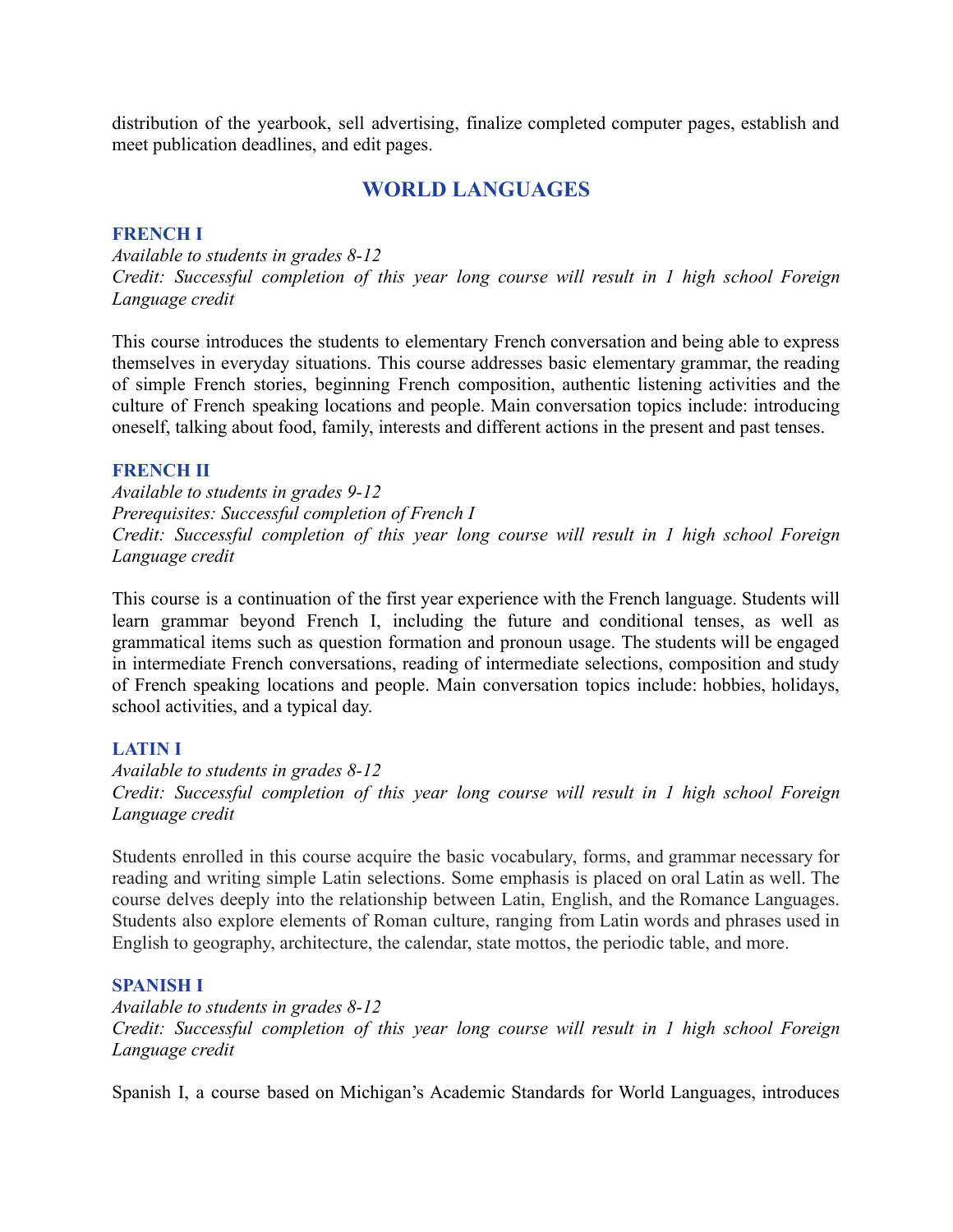students to effective strategies for beginning Spanish language learning, and to various aspects of Spanish-speaking cultures. This course encourages interpersonal communication through speaking and writing, providing opportunities to make and respond to basic requests and questions, understand and use appropriate greetings and forms of address, participate in brief guided conversations on familiar topics, and write short passages with guidance. This course also emphasizes the development of reading and listening comprehension skills, such as reading isolated words and phrases in a situational context and comprehending brief written or oral directions. Additionally, students will examine the practices, products and perspectives of Spanish-speaking culture; recognize basic routine practices of the target culture; and recognize and use situation-appropriate non-verbal communication. This course further emphasizes making connections across content areas and the application of understanding Spanish language and culture outside of the classroom.

### **SPANISH II**

*Available to students in grades 9-12 Prerequisite: Successful completion of Spanish I Credit: Successful completion of this year long course will result in 1 high school Foreign Language credit*

Spanish II, a course based on Michigan's Academic Standards for World Languages, builds upon effective strategies for Spanish language learning by encouraging the use of the language and cultural understanding for self-directed purposes. This course encourages interpersonal communication through speaking and writing, providing opportunities to make and respond to requests and questions in expanded contexts, participate independently in brief conversations on familiar topics, and write cohesive passages with greater independence and using appropriate formats. This course also emphasizes the development of reading and listening comprehension skills, such as using contextual clues to guess meaning and comprehending longer written or oral directions. Students will address the presentational mode by presenting prepared material on a variety of topics, as well as reading aloud to practice appropriate pronunciation and intonation. Additionally, students will describe the practices, products and perspectives of Spanish-speaking culture; report on basic family and social practices of the target culture; and describe contributions from the target culture. This course further emphasizes making connections across content areas and the application of understanding Spanish language and culture outside of the classroom.

### **AP SPANISH LANGUAGE & CULTURE**

*Available to students in grades 10-12*

*Prerequisite: Successful completion of Spanish II*

*Credit: Successful completion of this year long course will result in 1 high school Foreign Language credit*

AP Spanish Language and Culture is equivalent to an intermediate level college course in Spanish. Students cultivate their understanding of Spanish language and culture by applying interpersonal, interpretive, and presentational modes of communication in real-life situations as they explore concepts related to family and communities, personal and public identities, beauty and aesthetics, science and technology, contemporary life, and global challenges.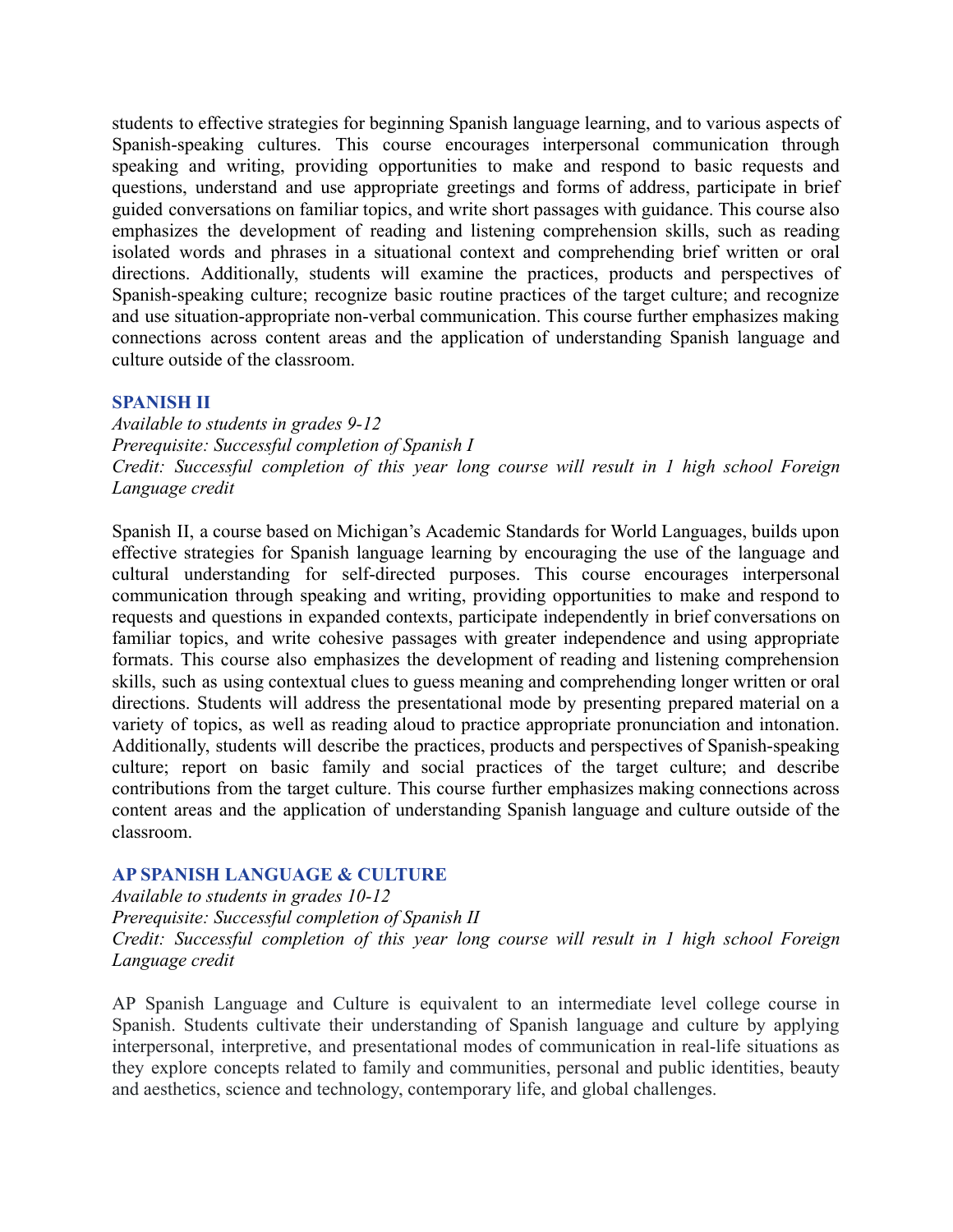# **MATH**

### **ALGEBRA I**

*Available to students in grades 8-9 Prerequisites: Successful completion of 7th grade math and teacher recommendation Credit: Successful completion of this year long course will result in 1 earned high school Math credit*

This is a required, first year algebra course. The key content involves writing, solving, and graphing linear and quadratic equations, including systems of two linear equations or inequalities. This course also includes study of monomial and polynomial expressions, exponents, functions, and rational expressions. Quadratic equations are solved by factoring, completing the square, graphically, or by application of the quadratic formula. Algebraic skills are applied in a wide variety of problem-solving applications.

### **GEOMETRY**

*Available to students in grade 9-10 Prerequisites: Successful completion of Algebra 1 Credit: Successful completion of this course will result in 1 earned high school Math credit*

Geometry introduces students to the basic principles of Euclidean geometry. Students will learn key definitions, symbols, notations, theorems, and properties of geometric figures which serve as the foundation for the course. Emphasis is placed on developing deductive reasoning and logical thinking skills through the use of geometric proofs. Geometry includes a study of right triangle trigonometry that is developed through similarity relationships, two- and three-dimensional figures, transformations, area, surface area, and volume formulas.

### **ALGEBRA II**

*Available to students in grades 10-11 Prerequisites: Successful completion of Algebra I and Geometry Credit: Successful completion of this course will result in 1 earned high school Math credit*

Algebra II extends and builds upon concepts learned in Algebra 1 and Geometry in order to improve problem-solving skills. Algebra II continues the study of algebra with a focus on the analysis of functions, including: linear, quadratic, polynomial, rational, exponential and logarithmic functions. Algebra II will also extend on the trigonometry foundation started in Geometry. Emphasis will be made on solving, graphing, transforming and modeling these functions. Many connections will be made with the aid of graphing calculators in order to represent functions analytically, graphically, and numerically.

### **PRE-CALCULUS**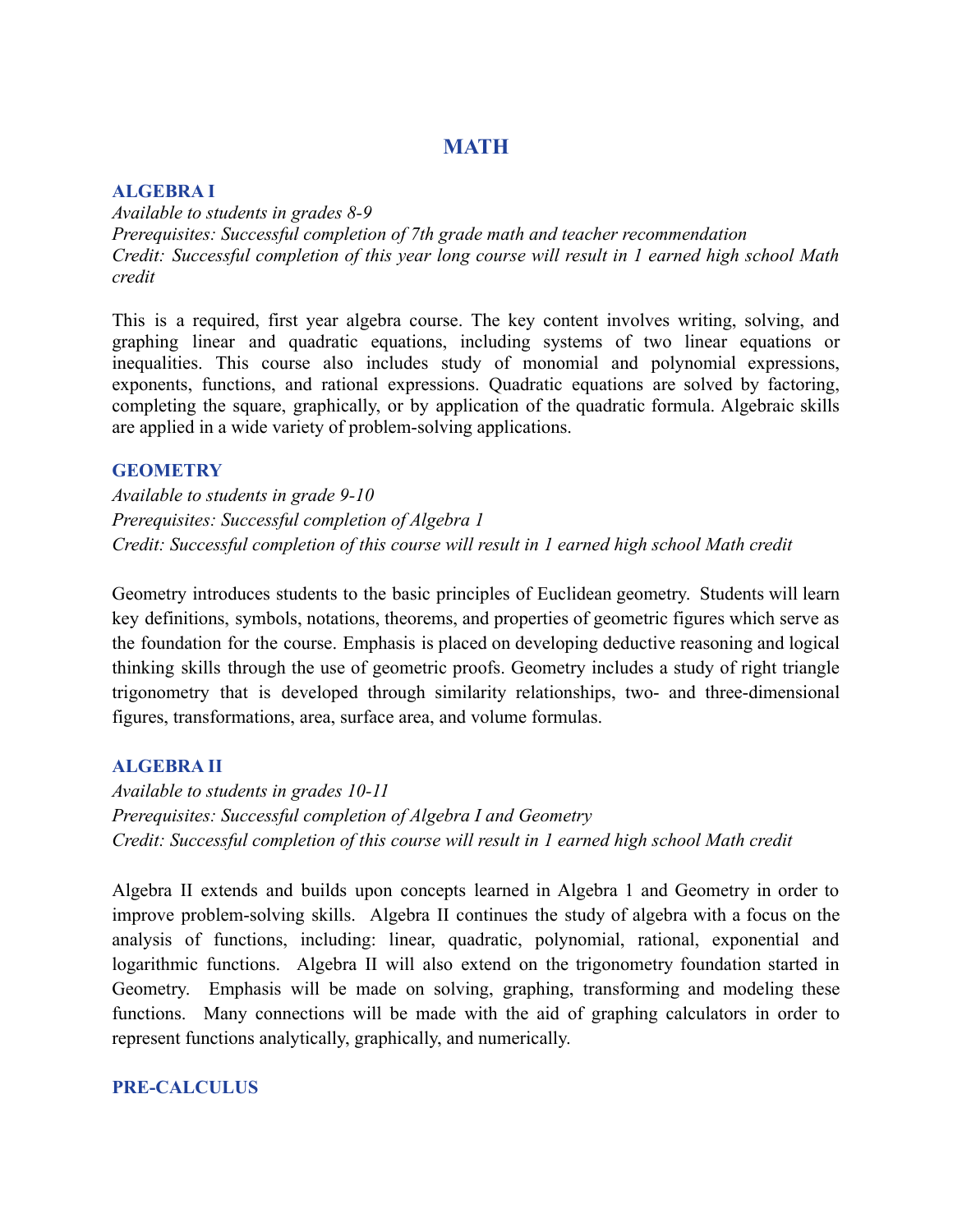*Available to students in grades 11-12 Prerequisites: Successful completion of Algebra I, Geometry, and Algebra II Credit: Successful completion of this course will result in 1 earned high school Math credit*

Pre-calculus is the preparation for Calculus. The study of the topics, concepts, and procedures of pre-calculus deepens students' understanding of algebra and geometry and extends their ability to apply such procedures at higher conceptual levels. The theory and applications of trigonometry and trigonometric functions are developed in-depth. New mathematical tools, such as vectors, matrices, and parametric equations are introduced. Pre-calculus is strongly recommended for all college-bound students. These topics are prerequisites for many college programs in science, engineering, medicine, and business.

## **CALCULUS**

*Available to students in grades 11-12 Prerequisites: Successful completion of Algebra I, Geometry, Algebra II, and Pre-Calculus Credit: Successful completion of this course will result in 1 earned high school Math credit*

Calculus is the mathematics of change. Utilizing properties and knowledge developed in Algebra I and II, Geometry, and Pre-Calculus, students will explore analytical geometry, functions, limits, continuity, differentiation, transcendental functions, and techniques of integration. Both theory and application are emphasized. Students will use analytical, numerical, graphical, and verbal approaches to solving problems. This course provides an introduction to the typical first semester of college Calculus 1. *\*Graphing calculators are required for this course\**

# **THEOLOGY**

## **SACRED SCRIPTURE**

*Available to students in grade 9 Credit: Successful completion of this course will result in 1 earned high school Theology credit*

The freshman course in theology is an introduction to Sacred Scripture, the study of which allows students to encounter the living Word of God, the Lord Jesus Christ. Students will preface their study of Scripture by analyzing both the forms of and limits to man's knowledge of God through reason and Divine revelation and the role of the Church as the authentic interpreter and guardian of Sacred Scripture, with a particular focus upon the covenantal nature of God's self-revelation and an extended reading of the *Gospel according to St. John.*

#### **THE CREED, THE CHURCH AND THE SACRAMENTS**

*Available to students in grade 10 Credit: Successful completion of this course will result in 1 earned high school Theology credit*

The sophomore course explores: (i) the Trinitarian, Christocentric, and ecclesial dimensions of the Catholic faith as it has been formulated in the great creeds of the Church; and (ii) the nature of the sacraments and their critical role in the economy of salvation.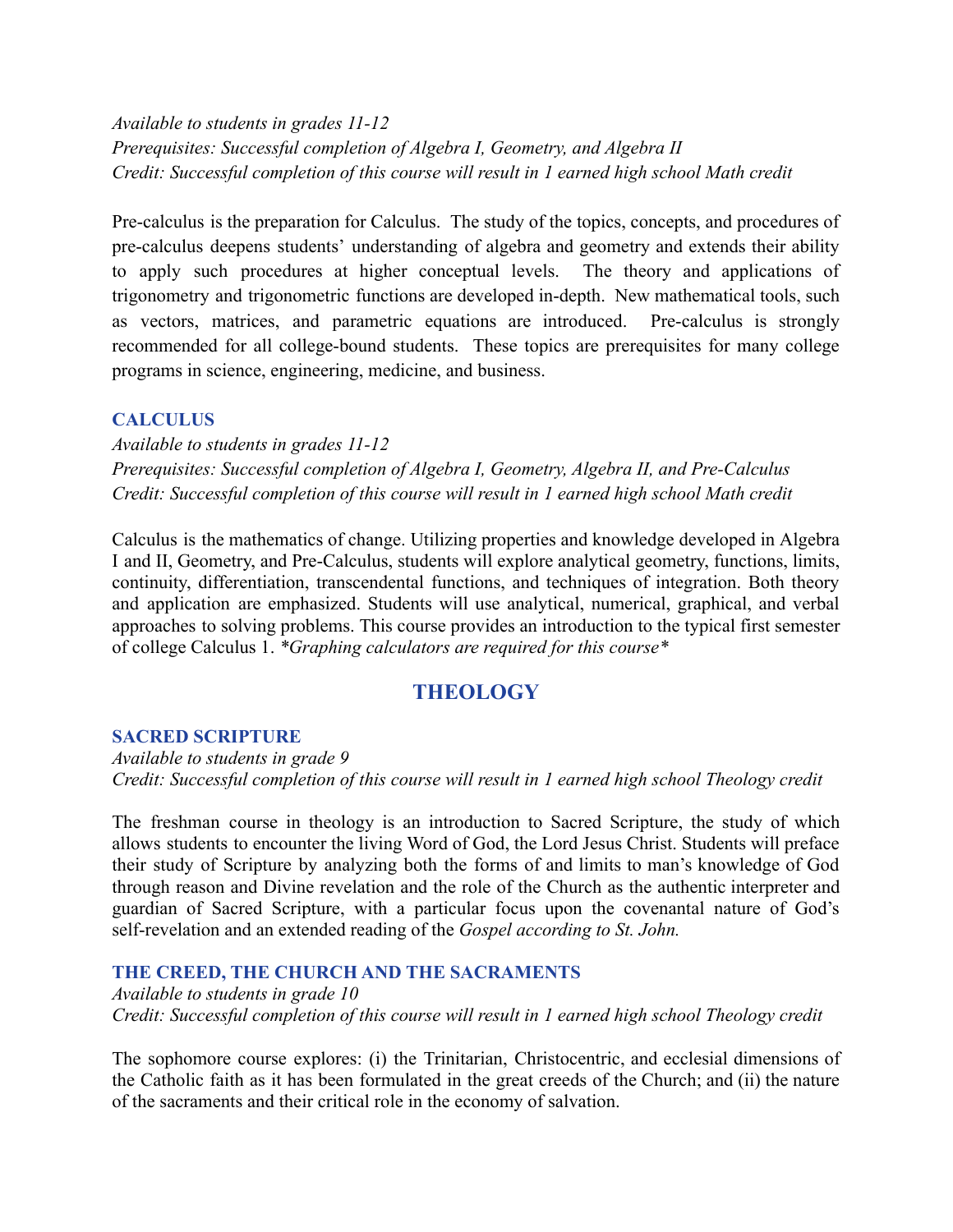### **MORALITY**

*Available to students in grade 11 Credit: Successful completion of this course will result in 1 earned high school Theology credit*

The junior course treats both moral philosophy and moral theology. The former examines and critiques various ethical theories (relativist, utilitarian, deontological) before turning to a study of the nature of human happiness and the virtues in general. The latter explores the supernatural vocation of the human person and his call to holiness, the theological virtues, the Beatitudes, and the moral teachings of the Catholic Church.

## **APOLOGETICS AND PRAYER**

*Available to students in grade 12 Credit: Successful completion of this course will result in 1 earned high school Theology credit*

The senior course considers common challenges to the Catholic faith and offers apologetic responses (natural, Christian, and Catholic) to these disputed questions. The four-year theology sequence concludes with a theoretical account of prayer and its importance in the Christian life through a reading of primary sources drawn from selected spiritual masters and the experience of various forms of prayer in the Catholic tradition.

# **SCIENCE**

### **BIOLOGY**

*Available for students in grade 9-10 Prerequisites: none Credit: Successful completion of this year long course will result in 1 earned high school Science credit*

This NGSS-aligned course explores the living world with emphasis on biological interactions in everyday life. Students will investigate cell biology, genetics, evolution, ecology, cellular processes, and the diversity of life. Concept oriented information, laboratory experiences, experimental design, technology, and data analysis are emphasized. This course includes a laboratory component.

### **CHEMISTRY**

*Available for students in grades 10-12 Prerequisites: Biology, successful completion of Algebra I Credit: Successful completion of this year long course will result in 1 earned high school Science credit*

Introductory chemistry concepts are presented with emphasis on the formation of solid study habits and methods in problem solving. In this NGSS-aligned course, students will investigate the structure and properties of matter, chemical reactions, forces and interactions, energy, and waves and electromagnetic radiation. This course includes a laboratory component.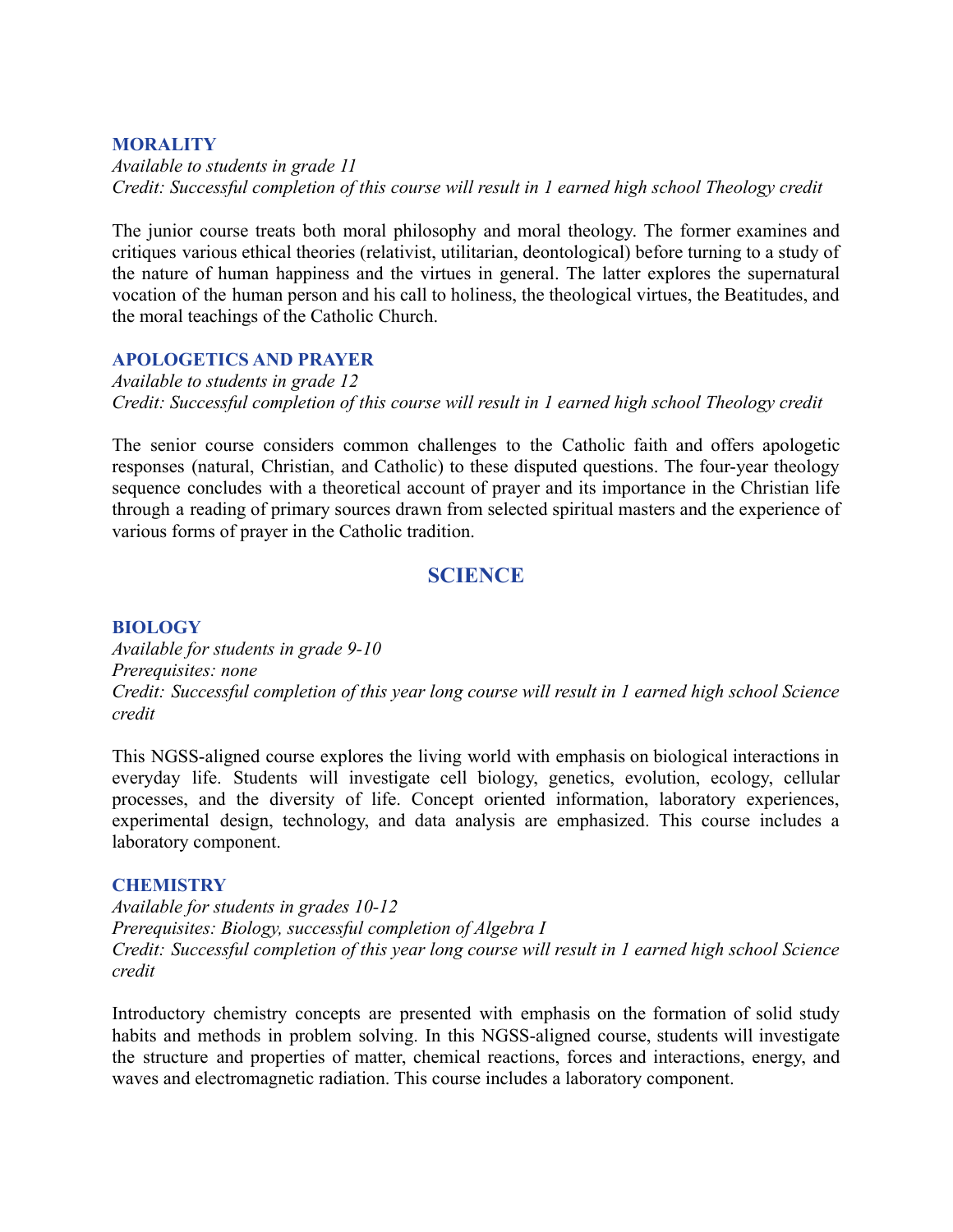### **PHYSICS**

*Available to students in grades 11-12 Prerequisites: Successful completion of Algebra II Credit: Successful completion of this year long course will result in 1 earned high school Science credit*

In this course, students will explore the mathematical trends in the physical world. Concepts examined will include 1 and 2 dimensional motion, types of energy, heat, sound, light, and electricity. Problem solving and qualitative ideas will be emphasized. Students will practice scientific methods of experimenting, recording and analyzing data.

## **ANATOMY AND PHYSIOLOGY**

*Elective Science Credit Available for students in grades 10-12 Credit: Successful completion of this year long course will result in 1 earned high school Science credit*

This intensive course is designed for students considering careers in the fields of medicine or applied sciences. Students will explore the structure of the human body as well as the functions of various body systems. Students will also explore cellular biology, basic chemistry, and gross anatomy and physiology of the body. This class includes a laboratory component featuring microscopic analysis of specimens, dissections, formal laboratory write-ups, and projects. This course requires a significant amount of memorization.

### **AP BIOLOGY**

*Available for students in grades 11-12 Prerequisites: B or better in both Biology and Chemistry, successful completion of Algebra II, Instructor approval Credit: Successful completion of this year long course will result in 1 earned high school Science credit*

This course is rigorous and requires dedication, extra time, and effort on the part of the highly motivated student. It will prepare students for college-level Biology classes and affords the student opportunity to earn college credit upon passing the AP Biology exam taken in May. This course will explore basic biochemistry, ecology, cellular processes, genetics, molecular biology, biotechnology, evolution, botany, and zoology. This course will follow the AP Biology program as designed by the College Board. The AP Biology syllabus proposed by OL has been approved by the College Board. In order to earn credit equivalent to a college-level Biology course, students must pay for and pass the AP Biology exam in May.

# **BUSINESS & FINANCE**

### **INTRODUCTION TO BUSINESS**

*Available for students in grades 9-12*

*Credit: Successful completion of this semester long course will result in 0.5 earned Elective credit*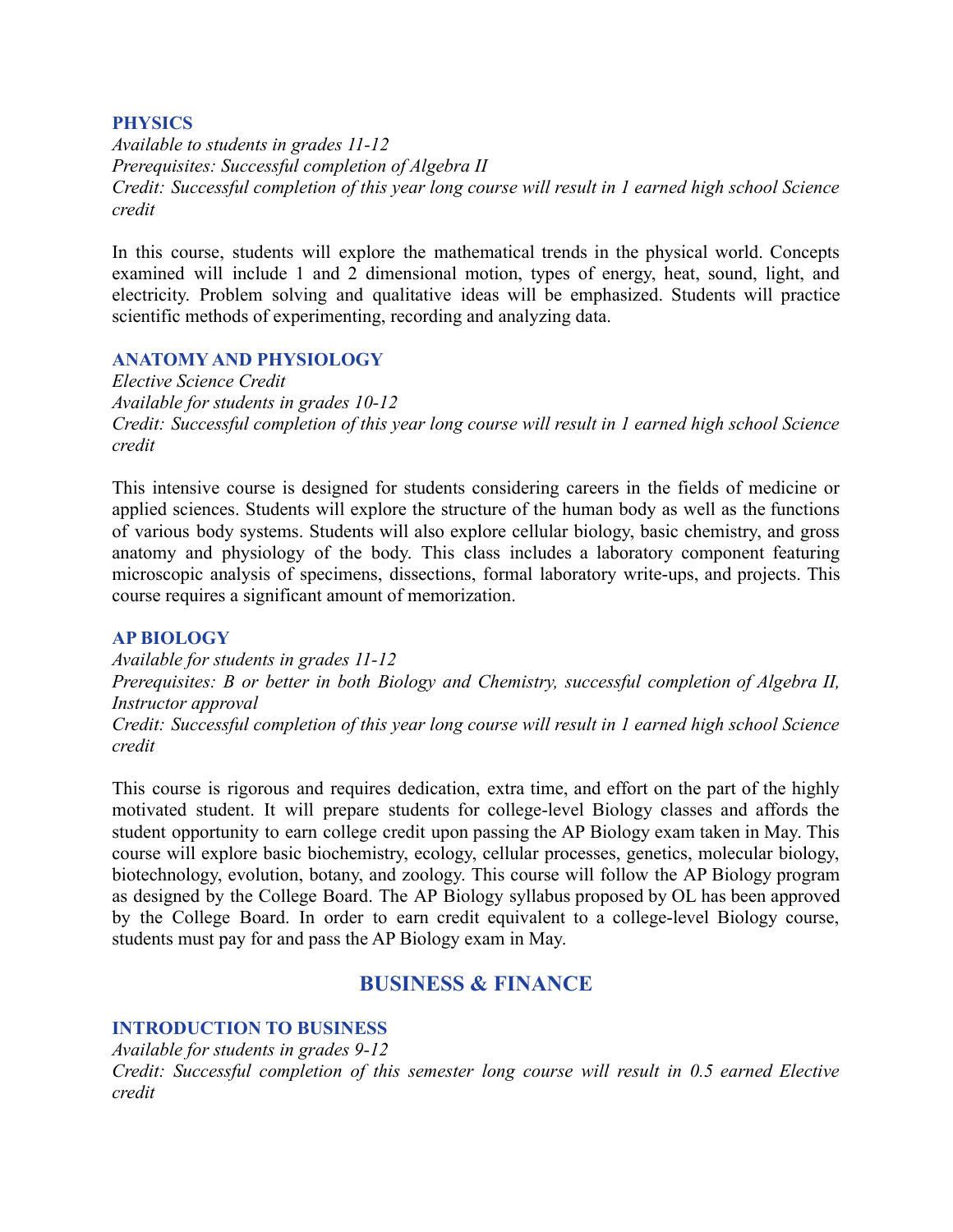This course provides opportunities to learn and experience a variety of topics in the field of business. Students are exposed to various economies, their roles in our economy, entrepreneurship, marketing, managing financial and technological resources, business operations, accounting, and the use of social media. Course activities involve students in writing, investigating, problem-solving, demonstrating, and reporting. Students will also utilize an online learning environment. This course will also look at the importance of ethics and social responsibility. Students will build a foundation for further studies in business and develop the business knowledge and skills they will need in their everyday lives.

## **GLOBAL TRADING**

*Available for students in grades 9-12 Credit: Successful completion of this semester long course will result in 0.5 earned high school Elective credit or grade 12 Math. May be repeated.*

The Finance Lab provides students with a hands-on learning environment to examine the principles of market structure which drive the financial marketplace. Students will work with software simulation programs to provide a real-world experience. Dual-screen monitors at each station as well as LED tickers winding along the lab will provide continuous live feed of current stock processes. Students will work in breakout spaces designed for group projects and classroom meetings.

### **MARKETING I**

*Available for students in grades 9-12 Credit: Successful completion of this year-long long course will result in 1.0 earned high school Elective credit*

This course examines the business function of Marketing. Students will learn how marketers deliver value in satisfying customer needs and wants, determine which target markets the organization can best serve, and decide upon appropriate products, services, and programs to serve these markets.

### **PERSONAL FINANCE**

*Available to students in grades 9-12 Credit: Successful completion of this semester long class will result in 0.5 earned high school Elective credit*

In this introductory finance course, students learn basic principles of economics and best practices for managing their own finances. Students learn core skills in creating budgets, developing long-term financial plans to meet their goals, and making responsible choices about income and expenses. They gain a deeper understanding of capitalism and other systems so they can better understand their role in the economy of society. Students are inspired by experiences of finance professionals and stories of everyday people and the choices they make to manage their money.

# **SOCIAL STUDIES**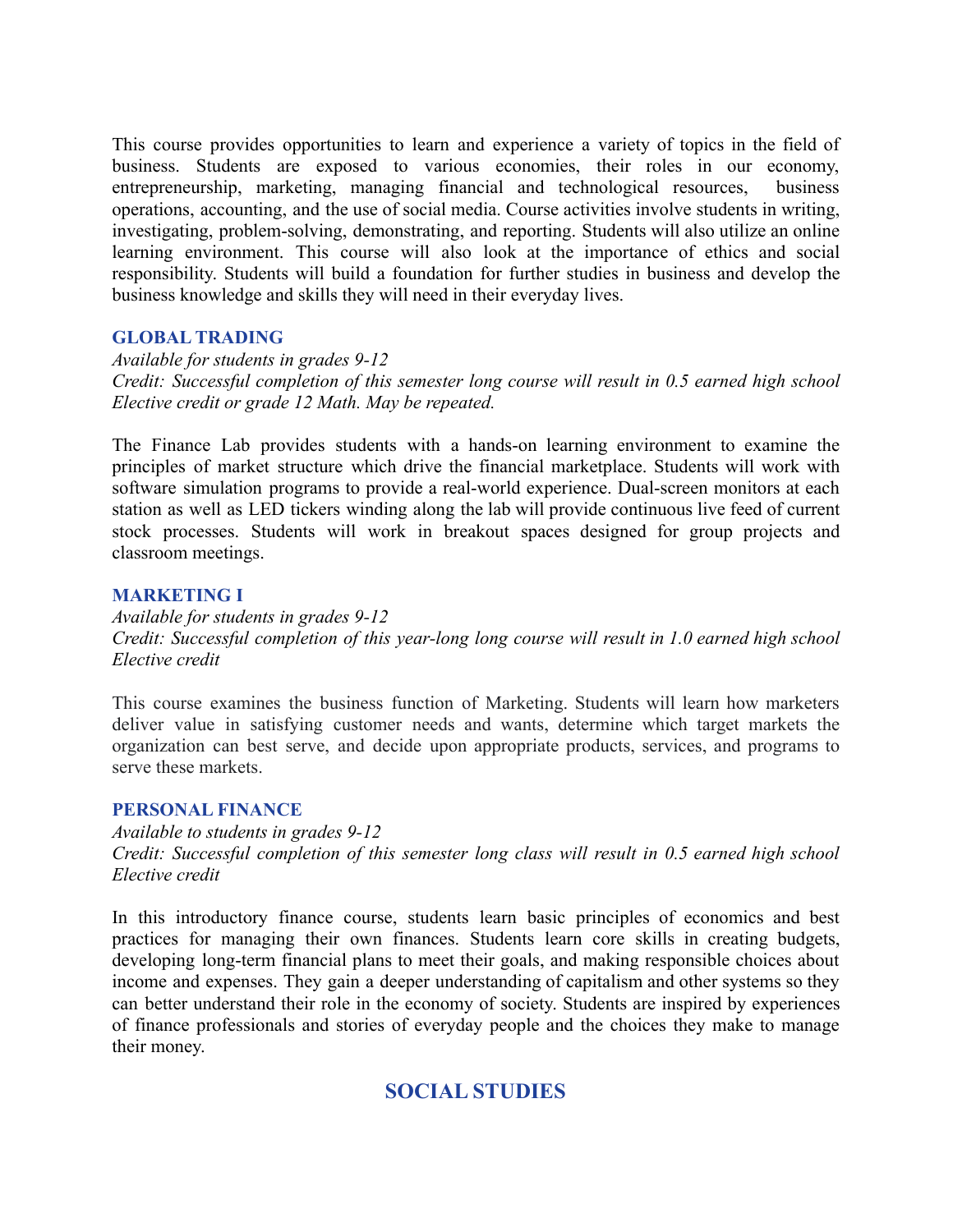### **US HISTORY & GEOGRAPHY**

*Available to students in grades 9-11 Credit: Successful completion of this year long course will result in 1 earned high school Social Studies credit*

This course covers the period from 1870 through today. The political, social, and economic foundations of modern America are studied in an effort to understand the fast paced changes that affect us today. The first semester will review early American history and then cover 1870 through present day. Geography, economics, civics and current events will be incorporated into the class.

## **WORLD HISTORY & GEOGRAPHY**

*Available to students in grades 9-11 Credit: Successful completion of this year long course will result in 1 earned high school Social Studies credit*

This course is a survey of world history from early civilizations to the present day. The class takes both a chronological and thematic approach, giving students both a sense of historical progression and the ability to see global patterns among various societies. A strong emphasis will be on current global issues, giving students an understanding of the connection between world history and what is happening in the world today. Developing geography skills and incorporating current events will be an important part of this course.

### **CIVICS**

*Available to students in grades 9-11 Credit: Successful completion of this semester long course will result in 0.5 earned high school Social Studies credit*

This course will cover the form and function of federal, state, county, township, city, and village governments. The rights and responsibilities of citizens will be stressed. The course will emphasize the historical development of our nation's government and will also present the relationship between our government and economy.

### **ECONOMICS**

*Available to students in grades 10-11 Credit: Successful completion of this semester long course will result in 0.5 earned high school Social Studies credit*

This course will provide students with a general introduction to the concepts of economics and the advantages of a capitalistic society. Students will be exposed to concepts of microeconomics, macroeconomics, and personal finance. Students will participate in stock market analysis and mock activities. This course will prepare students for college-level economic courses.

**AP US HISTORY** *Available to students in grades 10-12*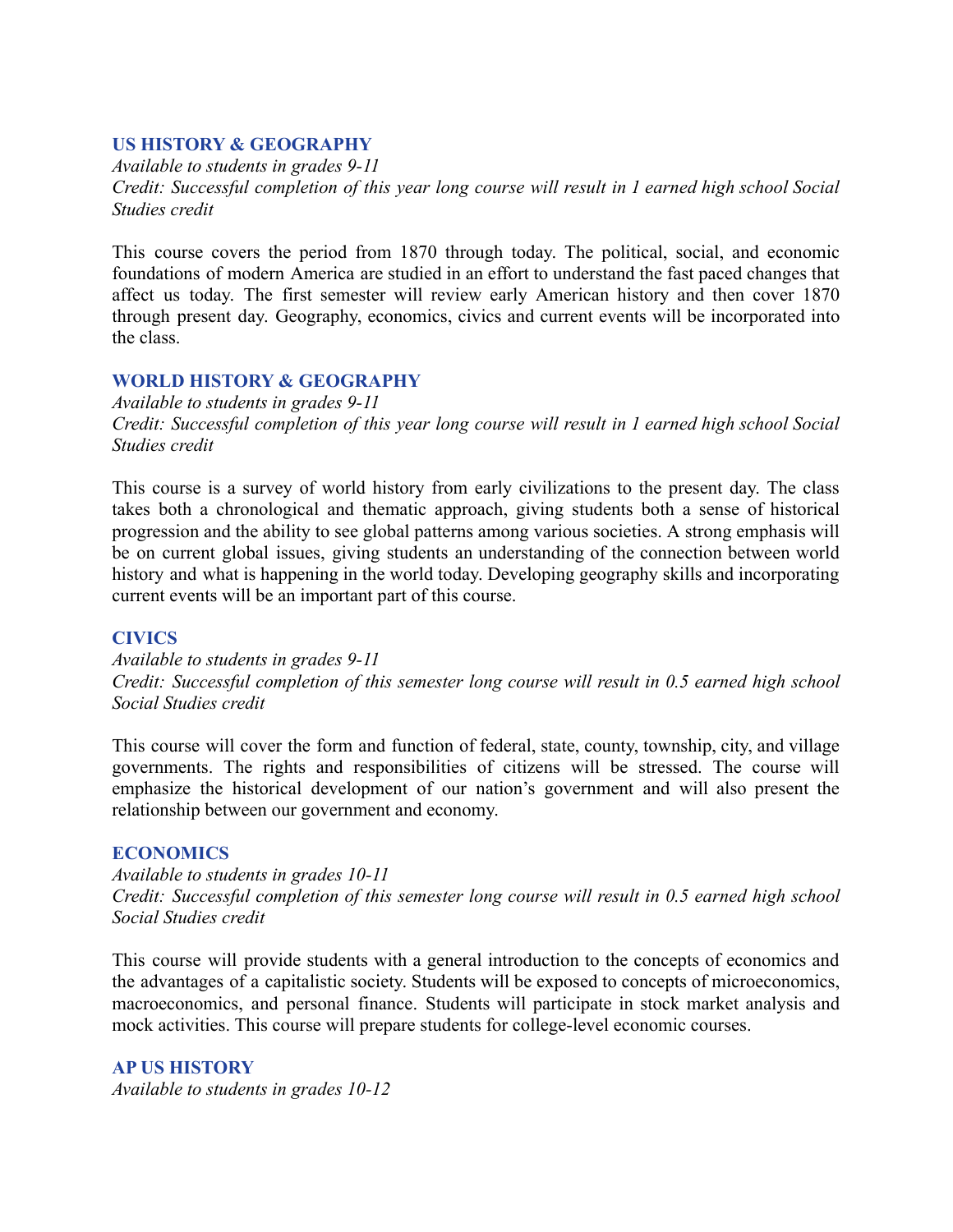*Credit: Successful completion of this year long course will result in 1 earned high school Social Studies credit*

This course is designed to prepare students for the AP US History Test and therefore is an opportunity for college credit. This course covers the period from early human migration patterns to the Current Era. It is an intensely comprehensive study of the history of the United States as it developed and eventually became a world power. Emphasis is placed on the social, economic, and political aspects of history.

### **AP EUROPEAN HISTORY**

*Available to students in grades 10-12 Credit: Successful completion of this year long course will result in 1 earned high school Social Studies credit*

In AP European History, students investigate significant events, individuals, developments, and processes from approximately 1450 to the present. Students develop and use the same skills, practices, and methods employed by historians: analyzing primary and secondary sources; developing historical arguments; making historical connections; and utilizing reasoning about comparison, causation, and continuity and change over time. The course also provides seven themes that students explore throughout the course in order to make connections among historical developments in different times and places: interaction of Europe and the world, economic and commercial development, cultural and intellectual development, states and other institutions of power, social organization and development, national and European identity, and technological and scientific innovations.

### **PSYCHOLOGY**

*Available for students in grades 10-12 Credit: Successful completion of this year long course will result in 1 earned high school Social Studies credit*

This intensive course is designed for students considering careers in the fields of medicine or applied sciences. Students will explore the structure of the human body as well as the functions of various body systems. Students will explore various topics including the biology of mind, consciousness, human diversity, development, sensation and perception, learning, thinking and language, intelligence, social psychology, emotions, stress, psychological disorders, and psychological therapies.

# **PHYSICAL & HEALTH EDUCATION**

### **PHYSICAL & HEALTH EDUCATION**

*Available to students in grades 9-12 Credit: Successful completion of this semester long course will result in 1.0 earned high school Physical & Health Education credit*

This course is required to meet Michigan Merit Curriculum graduation guidelines. Physical